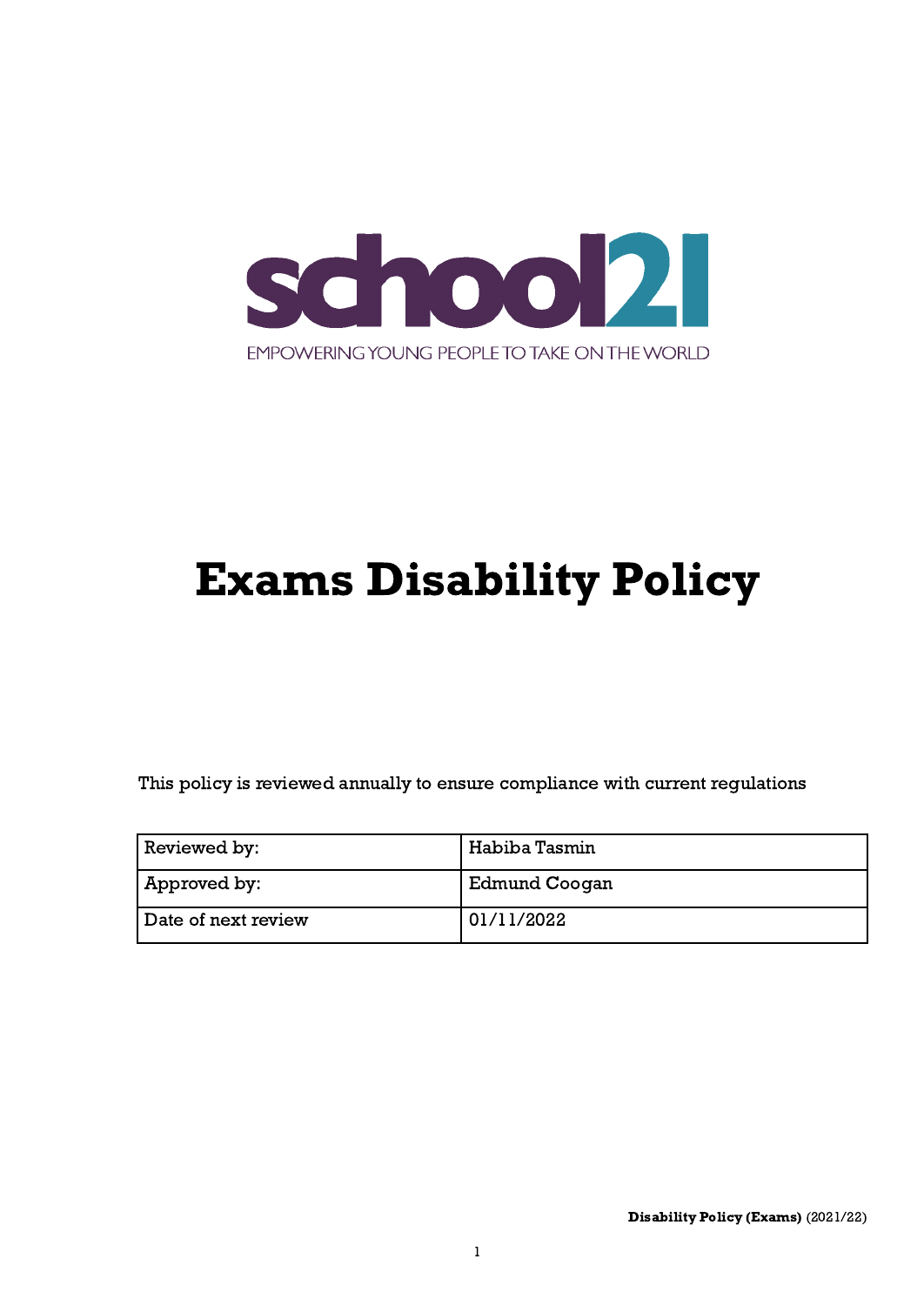## <span id="page-1-0"></span>Key staff involved in the policy

| Role                                  | Name(s)                                              |
|---------------------------------------|------------------------------------------------------|
| <b>SENCo</b>                          | <b>Hannah Coles</b>                                  |
| SENCo line manager<br>(Senior Leader) | <b>Charlie Dilger</b>                                |
| Head of centre                        | <b>Nicola Mason</b>                                  |
| Assessor(s)                           | <b>Stacey Moore, External Education Psychologist</b> |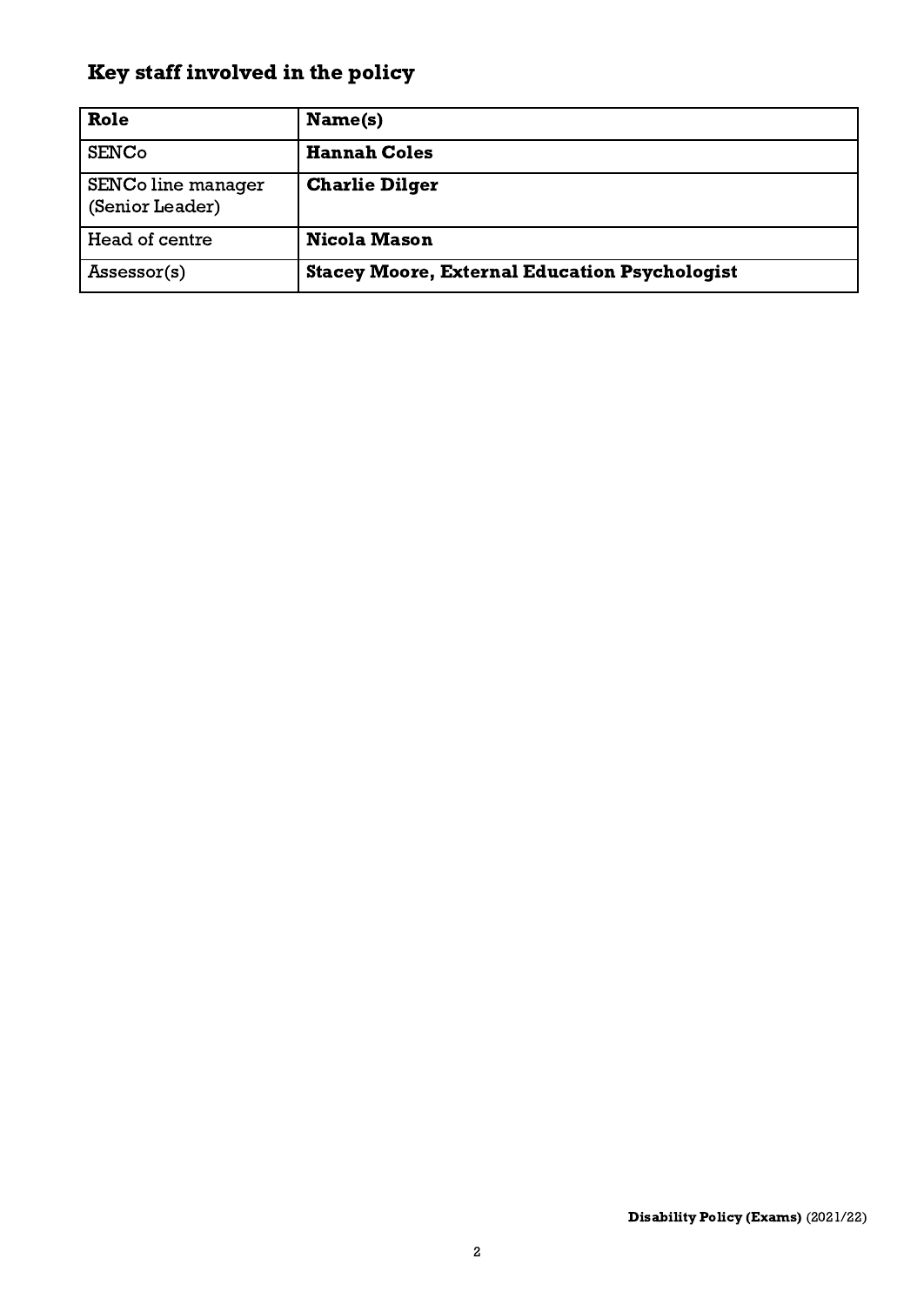| <b>Contents</b>                                           |                  |
|-----------------------------------------------------------|------------------|
| Key staff involved in the policy                          | $\boldsymbol{2}$ |
| Implementing access arrangements and the conduct of exams | 4                |
| Purpose of the policy                                     | 4                |
| The Equality Act 2010 definition of disability            | 4                |
| Identifying the need for access arrangements              | 4                |
| Roles and responsibilities                                | 4                |
| Use of word processors                                    | 6                |
| Requesting access arrangements                            | $\mathbf{Z}$     |
| Roles and responsibilities                                | $\overline{I}$   |
| Implementing access arrangements and the conduct of exams | 8                |
| Roles and responsibilities                                | 8                |
| External assessments                                      | 8                |
| Internal assessments                                      | 9                |
| Internal exams                                            | 10               |
| Facilitating access - examples                            | 10               |
|                                                           |                  |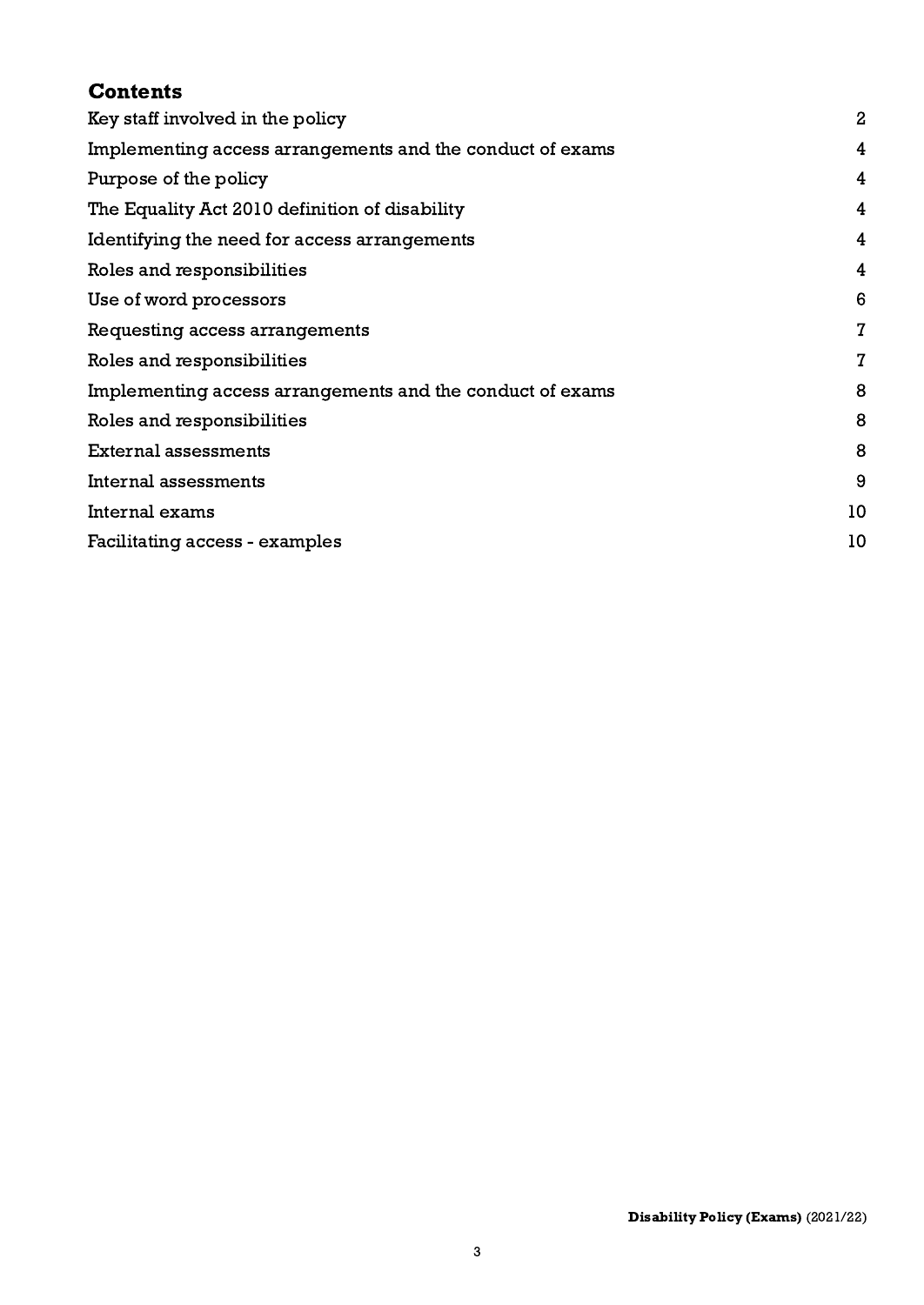## <span id="page-3-0"></span>Purpose of the policy

This document is provided as an exams-specific supplement to the centre-wide disability/accessibility policy/plan which details how the centre will recognise its duties towards disabled candidates as defined under the terms of the Equality Act 2010.

This policy details how the centre facilitates access to exams and assessments for disabled candidates, as defined under the terms of the Equality Act 2010, by outlining staff roles and responsibilities in relation to

- ▶ identifying the need for appropriate arrangements, reasonable adjustments and/or adaptations (referred to in this policy as 'access arrangements')
- ▶ requesting access arrangements
- ▶ implementing access arrangements and the conduct of exams
- ▶ good practice in relation to the Equality Act 2010

## <span id="page-3-1"></span>The Equality Act 2010 definition of disability

A definition is provided on page 4 of the JCQ publication Adjustments for candidates with disabilities and learning difficulties Access [Arrangements](http://www.jcq.org.uk/exams-office/access-arrangements-and-special-consideration/regulations-and-guidance) and Reasonable Adjustments 2021-2022

## <span id="page-3-2"></span>Identifying the need for access arrangements

## <span id="page-3-3"></span>Roles and responsibilities

## Head of centre

▶ Is familiar with the entire contents, refers to and directs relevant centre staff to the annually updated JCQ publications including AA

## Senior leaders

 $\triangleright$  Are familiar with the entire contents of the annually updated JCQ publications including AA

## Special educational needs coordinator (SENCo)

- ▶ Has full knowledge and understanding of the contents, refers to and directs relevant centre staff to the annually updated JCQ publication
- ▶ Ensures the quality of the access arrangements process within the centre
- ▶ Ensures staff roles, responsibilities and processes in identifying, requesting and implementing access arrangements for candidates (including private candidates) are clearly defined and documented
- $\triangleright$  Ensures an appropriately qualified assessor(s) is appointed, evidence of the assessor's qualification(s) is obtained before he/she assesses candidates and that evidence of the qualification(s) of the person(s) appointed is held on file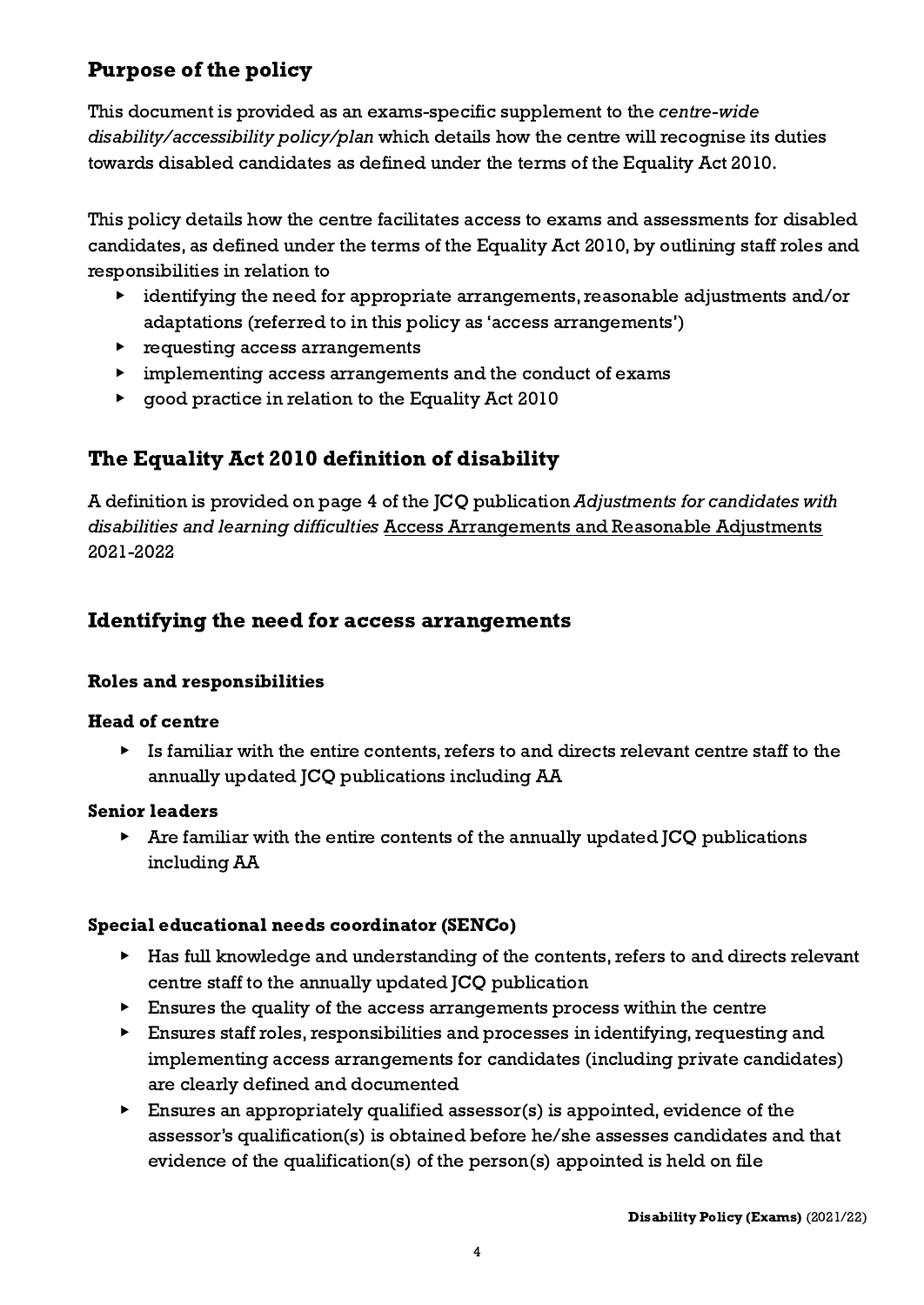- ▶ Ensures the assessment process is administered in accordance with the regulations and that the correct procedures are followed
- ▶ Ensures a policy demonstrating the centre's compliance with relevant legislation is in place
- ▶ Support the SENCo in determining the need for and implementing access arrangements
- ▶ Ensure a statement is provided which details the criteria the centre uses to award and allocate word processors for exams
- ▶ Leads on the access arrangements process to facilitate access for candidates
- ▶ Defines and documents roles, responsibilities and processes in identifying, requesting and implementing access arrangements (Access arrangements policy)
- Provides a policy on the use of word processors in exams and assessments
- If not the appropriately qualified assessor, works with the person/persons appointed, on all matters relating to assessing candidates and the administration of the assessment process
- $\blacktriangleright$  Ensures the qualified assessor(s) has access to the assessment objectives for the relevant specification(s) a candidate is undertaking
- ▶ Ensures that all assessments carried out and arrangements put in place comply with JCQ and awarding body regulations and guidance
- ▶ Ensures arrangements put in place for exams/assessments reflect a candidate's normal way of working within the centre
- ▶ Ensures the need for access arrangements for a candidate will be considered on a subject by subject basis
- ▶ Presents when requested by a JCQ Centre Inspector, evidence of the assessor's qualification
- ▶ Works with teaching staff, relevant support staff and the exams officer to ensure centre-delegated and awarding body approved access arrangements are put in place for candidates taking internal and external exams/assessments
- ▶ Provide information to evidence the normal way of working of a candidate
- $\triangleright$  Conducts appropriate assessments to identify the need(s) of a candidate
- $\triangleright$  Provides appropriate evidence to confirm the need(s) of a candidate
- ▶ Completes appropriate documentation as required by the regulations of JCQ and the awarding body

## Teaching staff

 $\triangleright$  Inform the SENCo of any support that might be needed by a candidate

## Support staff

▶ Inform the SENCo of any support that might be needed by a candidate

Provide comments/observations to support the SENCo in painting a holistic picture of need confirming normal way of working for a candidate

## Assessor of candidates with learning difficulties

(An assessor of candidates with learning difficulties will be an appropriately qualified access arrangements assessor/psychologist/specialist assessor)

▶ Has detailed understanding of the JCQ publication AA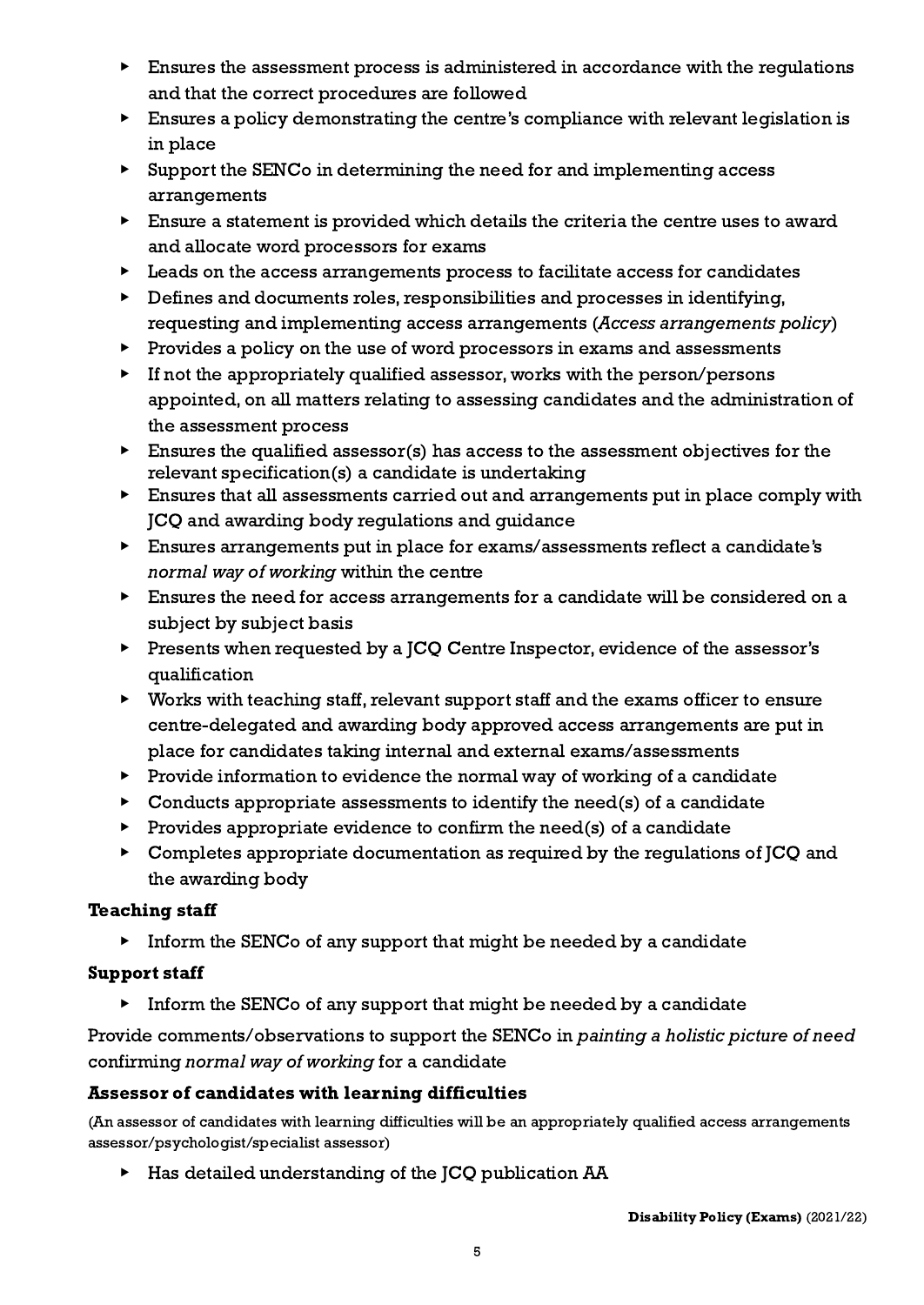- $\blacktriangleright$  Ensures the quality of the access arrangements process within the centre
- ▶ Ensures staff roles, responsibilities and processes in identifying, requesting and implementing access arrangements for candidates (including private candidates) are clearly defined and documented
- $\blacktriangleright$  Ensures an appropriately qualified assessor(s) is appointed, evidence of the assessor's qualification(s) is obtained before he/she assesses candidates and that evidence of the qualification(s) of the person(s) appointed is held on file
- Ensures the assessment process is administered in accordance with the regulations and that the correct procedures are followed as per the AA regulations
- ▶ Ensures a policy demonstrating the centre's compliance with relevant legislation is in place
- Support the SENCo in determining the need for and implementing access arrangements
- ▶ Ensure a statement is provided which details the criteria the centre uses to award and allocate word processors for exams
- Leads on the access arrangements process to facilitate access for candidates
- ▶ Define and document roles, responsibilities and processes in identifying, requesting and implementing access arrangements (Access arrangements policy)
- ▶ Provides a policy on the use of word processors in exams and assessments
- $\blacktriangleright$  If not the appropriately qualified assessor, works with the person/persons appointed, on all matters relating to assessing candidates and the administration of the assessment process
- $\triangleright$  Ensures the qualified assessor(s) has access to the assessment objectives for the relevant specification(s) a candidate is undertaking
- Ensures that all assessments carried out and arrangements put in place comply with JCQ and awarding body regulations and guidance
- ▶ Ensures arrangements put in place for exams/assessments reflect a candidate's normal way of working within the centre
- ▶ Ensures the need for access arrangements for a candidate will be considered on a subject by subject basis
- ▶ Presents when requested by a JCQ Centre Inspector, evidence of the assessor's qualification

## <span id="page-5-0"></span>Use of word processors

The use of a word processor must reflect the candidate's normal way of working within the centre. For example, where the curriculum is delivered electronically and the centre provides word processors to all candidates…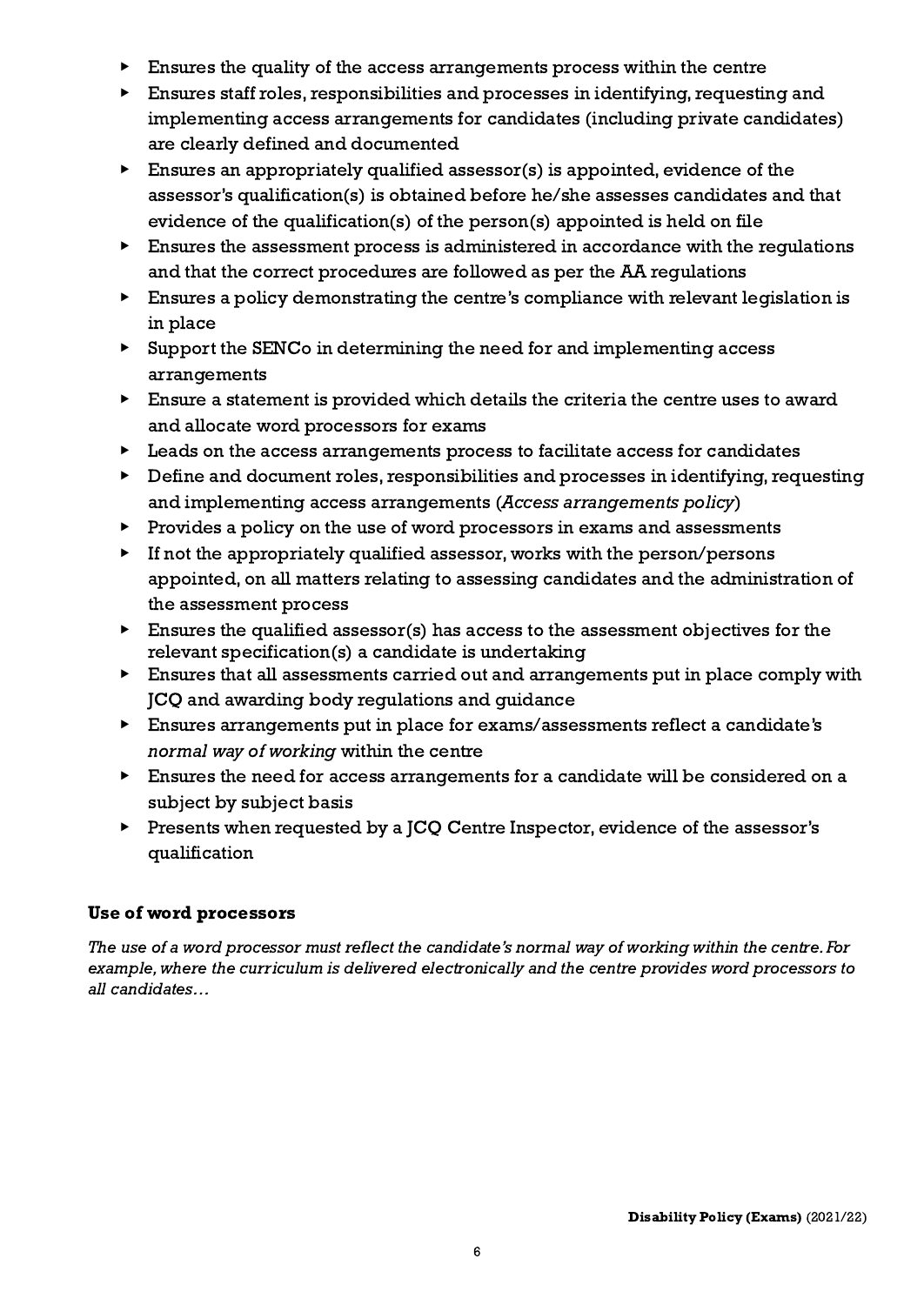## <span id="page-6-0"></span>Requesting access arrangements

#### <span id="page-6-1"></span>Roles and responsibilities

#### Special educational needs coordinator (SENCo)

Determines if the arrangements identified for a candidate require prior approval from the awarding body before the arrangements are put in place or if approval is centre-delegated

#### Exams officer

- $\triangleright$  Is familiar with the entire contents of the annually updated  $\mathsf{ICQ}$  publication and is aware of the information contained in where this may be relevant to the EO role
- ▶ Follows guidance in AA to process approval applications for access arrangements for those qualifications listed in the AA book of regulations.
- ▶ Applies for approval where this is required, through Access arrangements online (AAO), or through the awarding body where qualifications sit outside the scope of AAO
- ▶ Ensures appropriate and required evidence is held on file to confirm validation responses in AAO including the completion of JCQ Form 8 (Application for access arrangements – Profile of learning difficulties), where required, and a body of evidence to substantiate the candidate's normal way of working within the centre
- Ensures where form 8 is required to be completed, the original form is signed (an electronic signature is permissible) and dated as required prior to approval being sought and that the original form is provided for processing and inspection purposes (This may be a hard copy paper version or an electronic version).
- $\blacktriangleright$  Ensures the names of all other assessors, who are assessing candidates studying qualifications as listed on page 2/92 of [AA](http://www.jcq.org.uk/exams-office/access-arrangements-and-special-consideration), are entered into AAO to confirm their status including any professionals working outside the centre
- ▶ Confirms by ticking the 'Confirmation' box prior to submitting the application for approval that the 'malpractice consequence statement' has been read and accepted
- ▶ Makes an awarding body referral through AAO where the initial application for approval may not be approved by AAO, where it is deemed by the centre that the candidate does meet the criteria for the arrangement(s)
- ▶ Ensures that arrangements, and approval where required, are in place before a candidate takes his/her first exam or assessment (which is externally assessed or internally assessed/externally moderated)
- Ensures that where approval is required that this is applied for by the awarding body deadline
- Maintains a (hard copy or electronic) file/e-folder for each candidate that will include:
	- **●** completed JCQ/awarding body application forms and evidence forms
	- **●** appropriate evidence to support the need for the arrangement where required
	- **●** appropriate evidence to support normal way of working within the centre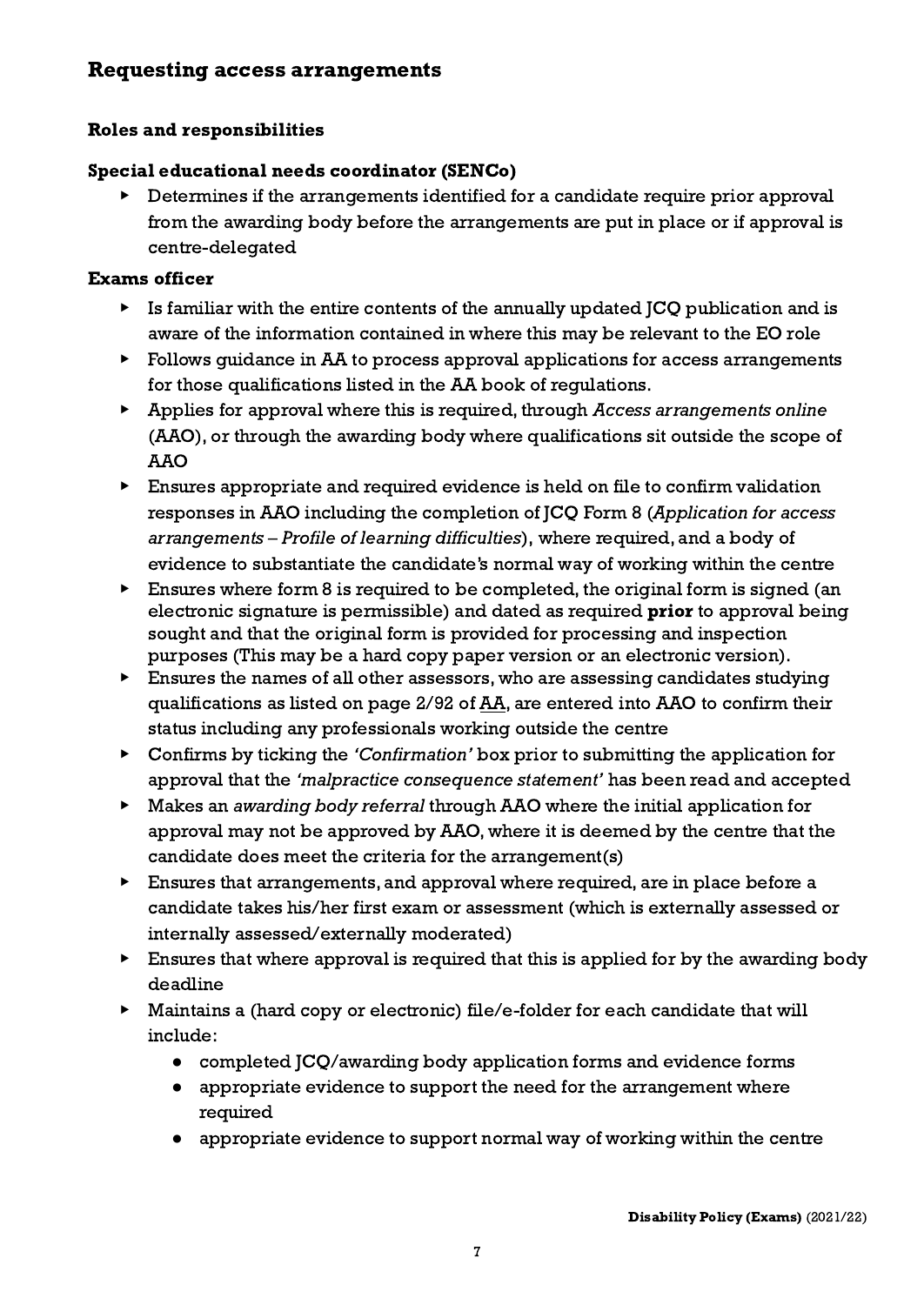- in addition, for those qualifications listed on page 2/92 of <u>[AA](http://www.jcq.org.uk/exams-office/access-arrangements-and-special-consideration)</u> (where approval is required), a print out of the AAO approval and a signed data protection notice (which provides candidate consent to their personal details being shared)
- ▶ Presents the files/e-folders when requested by a JCQ Centre Inspector and addresses any queries/questions raised
- ▶ If the SENCo is unavailable, presents the files/e-folders of access arrangements candidates when requested by a JCQ Centre Inspector and addresses any queries/questions raised
- Liaises with teaching staff regarding any appropriate modified paper requirements for candidates

## <span id="page-7-0"></span>Implementing access arrangements and the conduct of exams

## <span id="page-7-1"></span>Roles and responsibilities

#### <span id="page-7-2"></span>External assessments

These are assessments which are normally set and marked/examined by an awarding body which must be conducted according to awarding body instructions and/or the JCQ publication.

#### Head of centre

▶ Supports the SENCo, the exams officer and other relevant centre staff in ensuring appropriate arrangements, adjustments and adaptations are in place to facilitate access for disabled candidates for exams.

## Special educational needs coordinator (SENCo)

▶ Ensures appropriate arrangements, adjustments and adaptations are in place to facilitate access for candidates where they are disabled within the meaning of the Equality Act (unless a temporary emergency arrangement is required at the time of an exam)

## Exams officer

- ▶ Understands and follows instructions for Invigilation arrangements for candidates with access arrangements and Access arrangements in [ICE](http://www.jcq.org.uk/exams-office/ice---instructions-for-conducting-examinations) 2018-2019
- ▶ Is familiar with the instructions for Invigilation arrangements for candidates with access arrangements and Access arrangements in [ICE](http://www.jcq.org.uk/exams-office/ice---instructions-for-conducting-examinations) 2018-2019
- ▶ Ensures a candidate is involved in any decisions about arrangements, adjustments and/or adaptations that may be put in place for him/her and ensures the candidate understands what will happen at exam time
- ▶ Ensures exam information (JCQ information for candidate's documents, individual exam timetable etc.) is adapted where this may be required for a disabled candidate to access it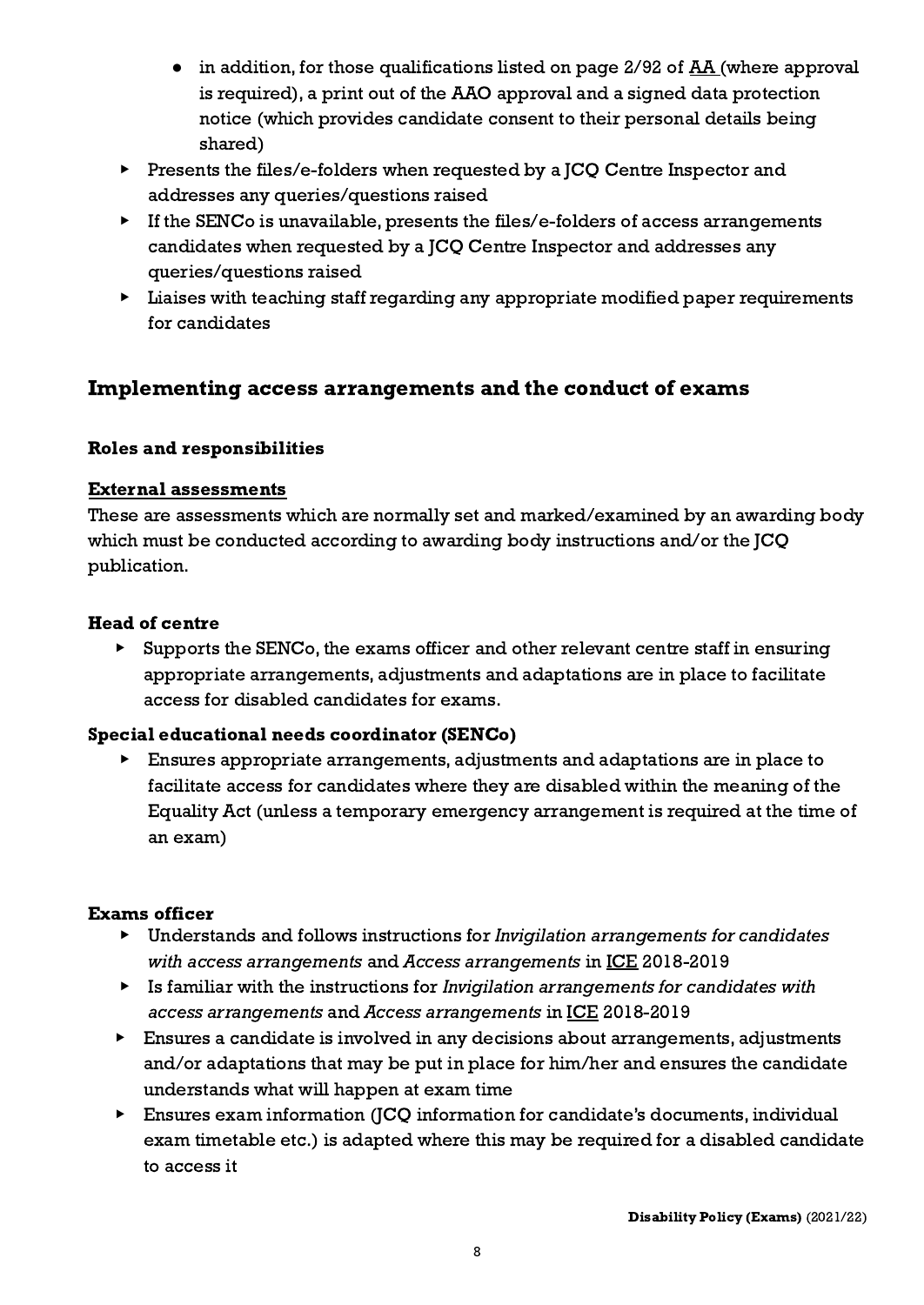- ▶ Ensures that prior to any arrangements being put in place checks are made that arrangements do not impact on any assessment criteria/competence standards being tested
- ▶ Ensures that any arrangements put in place do not unfairly disadvantage or advantage disabled candidates
- ▶ Monitors, in internal tests/mock exams, the use of arrangements granted to a candidate and where a candidate has never made use of the arrangement, may consider withdrawing the arrangement, provided the candidate will not be placed at a substantial disadvantage
- ▶ Liaises with the exams officer (EO) regarding facilitation and invigilation of access arrangement candidates in exams
- $\blacktriangleright$  Liaises with other relevant centre staff regarding the provision of appropriate rooming and equipment that may be required to facilitate access for disabled candidates for exams
- ▶ Appoints appropriate centre staff as facilitators to support candidates (practical assistant, prompter, Oral Language Modifier, reader, scribe or Communication Professional)
- ▶ Ensures facilitators supporting candidates are appropriately trained and understand the rules of the particular access arrangement(s)
- ▶ Ensures a record of the content of training given to those facilitating an access arrangement for a candidate under examination conditions is kept and retained on file until the deadline for reviews of marking has passed or until any appeal, malpractice or other results enquiry has been completed, whichever is later
- ▶ Ensures the facilitator is known by or introduced to the candidate prior to exams
- ▶ Ensures a facilitator acting as a prompter is aware of the appropriate way to prompt depending on the needs of the candidate
- ▶ Liaises with the EO to ensure that invigilators are made aware of the Equality Act 2010 and are trained in disability issues
- ▶ Ensures invigilators supervising access arrangement candidates are trained in their role and understand the invigilation arrangements required for access arrangement candidates and the role of any facilitator

▶

## Other relevant centre staff

Support the SENCo and the exams officer to ensure appropriate arrangements, adjustments and adaptations are in place to facilitate access for disabled candidates for exams

## <span id="page-8-0"></span>Internal assessments

These are non-examination assessments (NEA) which are normally set by a centre/awarding body, marked and internally moderated by the centre and externally moderated by the awarding body.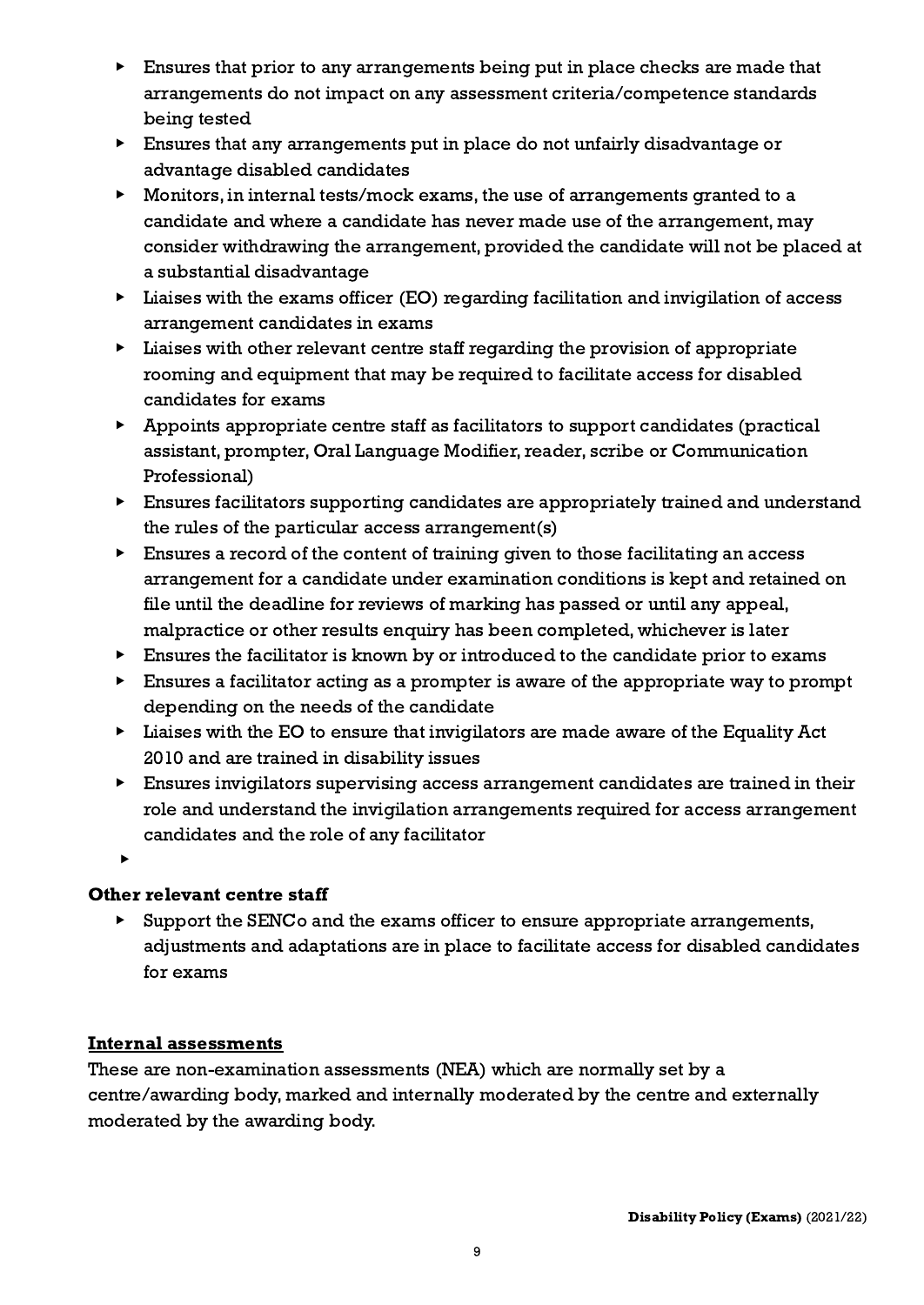"Externally marked and/or externally set practical examinations taken at different times across centres are classified as 'NEA'."

[Quote taken from the JCQ publication Instructions for conducting [non-examination](http://www.jcq.org.uk/exams-office/non-examination-assessments) assessments, Foreword]

#### Special educational needs coordinator (SENCo)

Liaise with teaching staff to implement appropriate access arrangements for candidates

#### Teaching staff

- ▶ Support the SENCo in implementing appropriate access arrangements for candidates
- ▶ Ensures centre-delegated and awarding body approved arrangements are in place prior to a candidate taking his/her first formal supervised assessment
- $\blacktriangleright$  Ensures candidates are aware of the access arrangements that are in place for their assessments
- ▶ Ensures facilitators supporting candidates are appropriately trained and understand the rules of the particular access arrangement(s)
- Ensures cover sheets are completed as required by facilitators
- ▶ Liaises with the teacher where a facilitator may be required to support a candidate requiring an emergency (temporary) access arrangement at the time of his/her formal supervised assessment
- ▶ Provide the SENCo with assessment schedules to ensure arrangements are put in place when required
- ▶ Liaise with the SENCo regarding assessment materials that may need to be modified for a candidate

## <span id="page-9-0"></span>Internal exams

These are exams or tests which are set and marked within the centre; normally a precursor to external assessments.

## Special educational needs coordinator (SENCo)

▶ Liaise with teaching staff to implement appropriate access arrangements for candidates

## Teaching staff

Support the SENCo in implementing appropriate access arrangements for candidates

## <span id="page-9-1"></span>Facilitating access - examples

The following information confirms the centre's good practice in relation to the Equality Act 2010 and the conduct of examinations.

On a candidate by candidate basis, consideration is given to

- ▶ adapting assessment arrangements
- ▶ adapting assessment materials
- ▶ the provision of specialist equipment or adaptation of standard equipment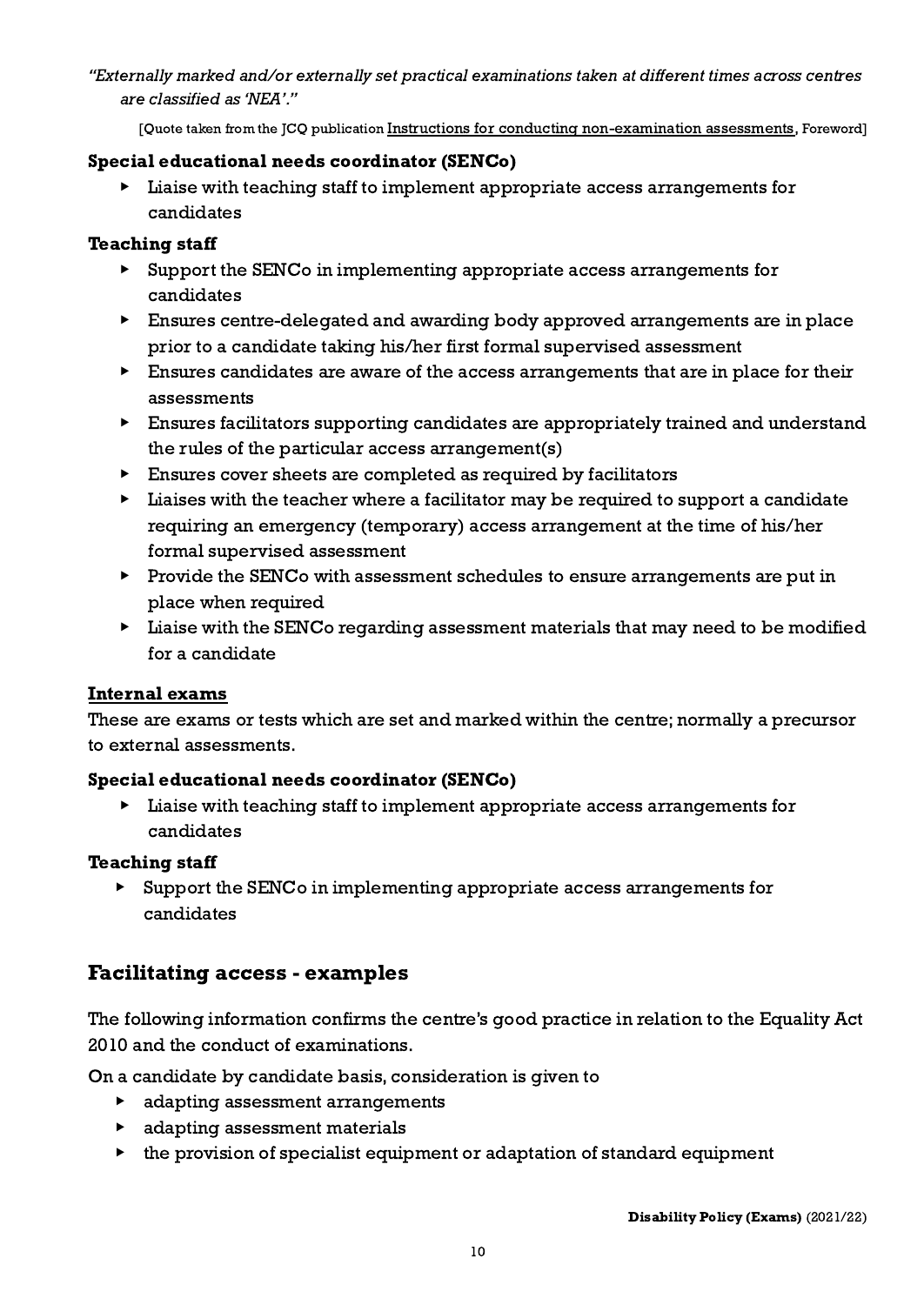▶ adaptation of the physical environment for access purposes

The table provides example arrangements, adjustments and adaptations that are considered to meet the need(s) of a candidate and the actions considered/taken by the centre for the purposes of facilitating access.

| <b>Example of</b><br>candidate need(s)                                                                                                                                                  | <b>Arrangements</b><br>explored                                                                                                | <b>Centre actions</b>                                                                                                                           |
|-----------------------------------------------------------------------------------------------------------------------------------------------------------------------------------------|--------------------------------------------------------------------------------------------------------------------------------|-------------------------------------------------------------------------------------------------------------------------------------------------|
| A medical condition<br><b>Alternative site</b><br>which prevents the<br>for the conduct of<br>examinations<br>candidate from taking<br>exams in the centre<br>Supervised rest<br>breaks | SENCo gathers evidence to support the need for the candidate to<br>take exams at home                                          |                                                                                                                                                 |
|                                                                                                                                                                                         | Pastoral head provides written statement for file to confirm the<br>need                                                       |                                                                                                                                                 |
|                                                                                                                                                                                         | Approval confirmed by SENCo; AAO approval for both<br>arrangements not required                                                |                                                                                                                                                 |
|                                                                                                                                                                                         | Pastoral head discussion with candidate to confirm the<br>arrangements should be put in place                                  |                                                                                                                                                 |
|                                                                                                                                                                                         | EO submits 'Alternative site form' for timetabled written exams to<br>awarding body/bodies online through CAP                  |                                                                                                                                                 |
|                                                                                                                                                                                         | An on-line submission must only be made for timetabled written<br>examinations in the following qualifications:                |                                                                                                                                                 |
|                                                                                                                                                                                         | EO provides candidate with exam timetable and JCQ information<br>for candidates                                                |                                                                                                                                                 |
|                                                                                                                                                                                         | Pastoral head confirms with candidate the information is<br>understood                                                         |                                                                                                                                                 |
|                                                                                                                                                                                         |                                                                                                                                | Pastoral head agrees with candidate that prior to each exam will<br>call to confirm fitness to take exam                                        |
|                                                                                                                                                                                         |                                                                                                                                | EO allocates invigilator(s) to candidate's timetable; confirms time<br>of collection of exam papers and materials                               |
|                                                                                                                                                                                         | Invigilator monitors candidate's condition for each exam and<br>records any issues on incident log                             |                                                                                                                                                 |
|                                                                                                                                                                                         | Invigilator records rest breaks (time and duration) on incident log<br>and confirms set time given for exam                    |                                                                                                                                                 |
|                                                                                                                                                                                         | Invigilator briefs EO after each exam on how candidate's<br>performance in exam may have been affected by his/her<br>condition |                                                                                                                                                 |
|                                                                                                                                                                                         | EO discusses with pastoral head if candidate is eligible for special<br>consideration (candidate present but disadvantaged)    |                                                                                                                                                 |
|                                                                                                                                                                                         | EO processes request(s) for special consideration where<br>applicable; incident log(s) provides supporting evidence            |                                                                                                                                                 |
|                                                                                                                                                                                         | Pastoral head informs candidate that special consideration has<br>been requested                                               |                                                                                                                                                 |
| Persistent and<br>significant difficulties<br>in accessing written<br>text                                                                                                              | Reader/compute<br>r reader                                                                                                     | Confirms candidate is disabled within the meaning of the Equality<br>Act 2010                                                                   |
|                                                                                                                                                                                         | 25% Extra time                                                                                                                 | Papers checked for those testing reading                                                                                                        |
|                                                                                                                                                                                         | Separate<br>invigilation<br>within the centre                                                                                  | Computer reader/examination reading pen sourced for use in<br>papers (or sections of papers) testing reading OR up to 50%<br>extra time awarded |